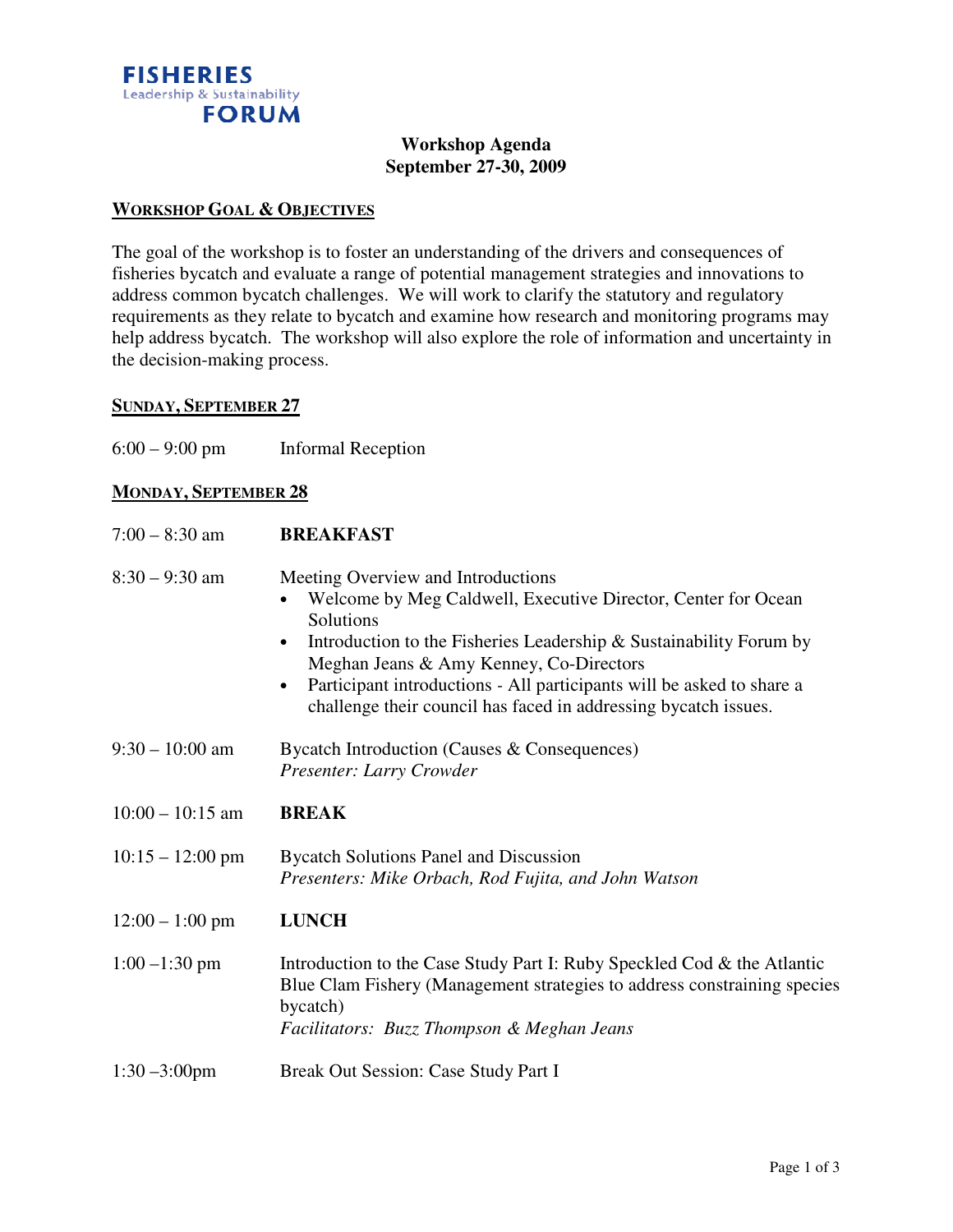#### **FISHERIES** Leadership & Sustainability **FORUM**

3:00 – 3:15 pm **BREAK** 3:15 – 4:15 pm Synthesis & Discussion of Case Study Part I 4:15 – 4:45 pm Day One Summary 4:45 – 6:45 pm **BREAK** 7:00 – 10:00 pm **RECEPTION & DINNER** *Location: Monterey Bay Aquarium* Keynote speaker: Dr. Steve Murawski, Director of Scientific Programs and Chief Science Advisor, National Marine Fisheries Service **TUESDAY, SEPTEMBER 29** 7:00 – 8:30 am **BREAKFAST**

8:30 – 9:30 am Skills Training: Structured Decision Making and Dealing with Uncertainty *Presenter: Janet Martinez* 9:30 – 10:15 am Endangered Species Act & Magnuson-Stevens Act: Councils' role in protected species conservation *Presenter: Deborah Sivas* 10:15 – 10:30am **BREAK** 10:30 – 11:00 am Introduction to the Case Study Part II: Sea Turtles & the Blue Clam Fishery *Facilitators: Buzz Thompson & Meghan Jeans* 11:00 - 12:00 pm Breakout Session: Case Study Part II (A) *Participants will be assigned a group and location for the break out session with instructions for the task. Groups are encouraged to continue discussions through lunch, if necessary.* 12:00– 1:00 pm **LUNCH**  $1:00 - 1:30$  pm Synthesis & Discussion of Case Study Part II(A) and Introduction to Case Study II(B). 1:30 - 2:30 pm Breakout Session: Case Study Part II (B) *Participants will reconvene with their groups from Part II(A) with instructions for the task.* 2:30 – 3:00 pm Synthesis & Discussion of Case Study Part II(B)